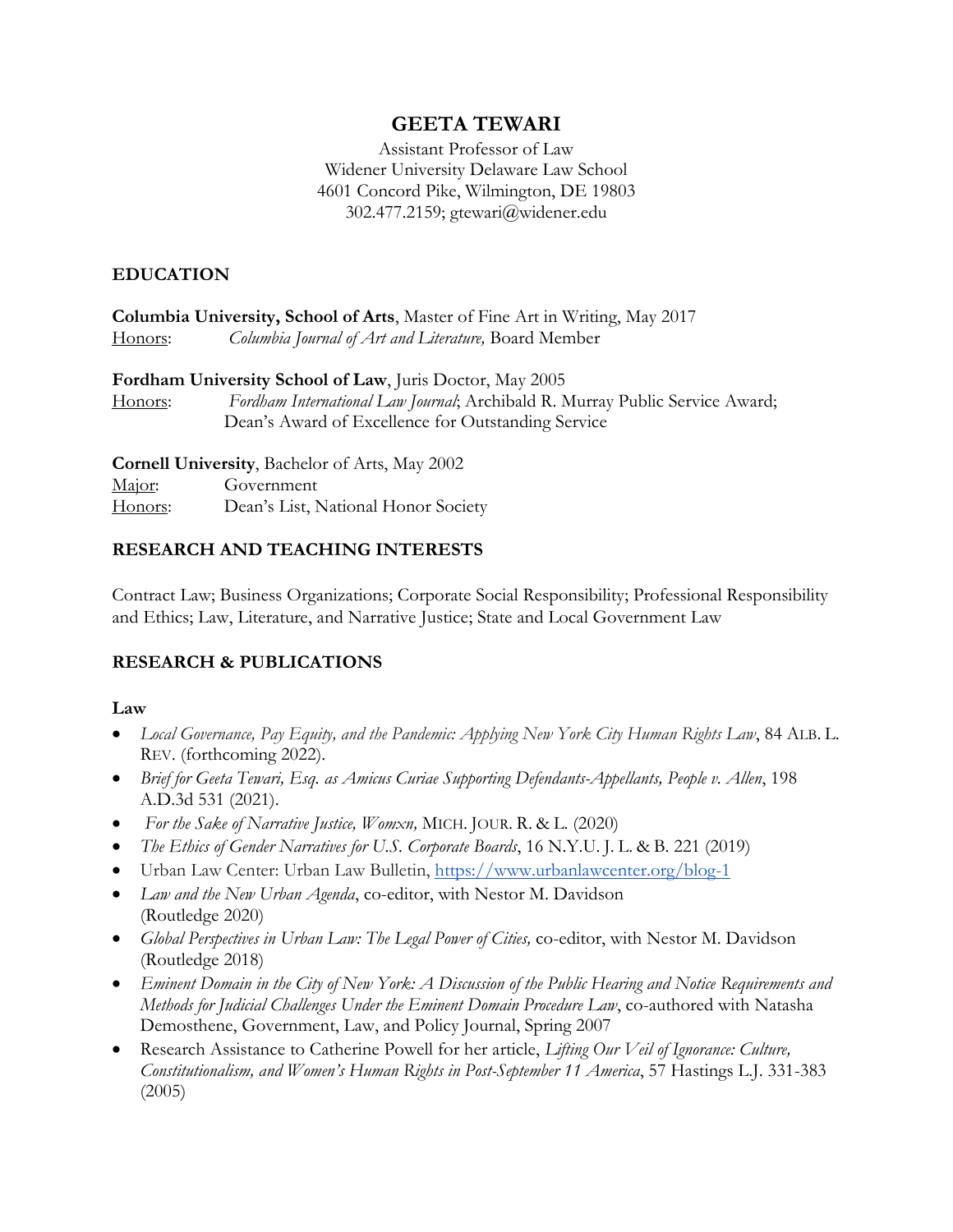## **Other Writings intersecting with Economy, Gender, Humanity, Law, Race, and Sociology**

- The Abortion (*New England Review,* 2021) Finalist, Award for Emerging Writers
- Documenting Assimilation to the State of Marriage (*The Southern Review*, 2021)
- Excerpts, Divorce Diary (*Epiphany Magazine*, 2021) Pushcart Prize Nominee
- Two Poems (*Michigan Quarterly Review*, 2019)
- Postpartum, short story (*Granta Magazine*, 2019)
- Confessions on Womanhood, flash-fiction story (*New England Review,* 2018)
- Discipline, short story (*Granta Magazine*, 2017)
- How To Make Love, short story (*NY Tyrant*, 2017)
- This Is How Your Life Begins, short story (*Caustic Frolic*, New York University Center for Experimental Humanities, 2017)
- The Indianness, short story (*Narrative Magazine*, 2015)
- Evacuation, poem (*Mom Egg Review*, Vol. 12, 2014)
- Oxford, Massachusetts, poem, (*Podium Magazine*, Issue 11)
- Impressionism, poem (*Ibbetson Street Magazine*, Vol. 32, 2012)
- Help Wanted, After All, personal essay (*Boston Globe*, 2009)
- *Female Circumcision: A Ritual Worth Continuing?*, co-authored with Kim Webster, 1999, unpublished term paper, cited by Philip McMichael in *Development and Social Change: A Global*  Perspective, 4<sup>th</sup> Edition, Pine Forge Press, 2008

### **Research Awards**

Widener University Provost's Grant, 2021-2022

## **WORKS IN PROGRESS**

- Defining Narrative Law
- How to Use a Law Degree
- A Modern Reader in Narrative Justice (with Jenessa Abrams)
- Confessions on Womanhood

#### **PROFESSIONAL EXPERIENCE**

Widener University Delaware Law School Assistant Professor of Law, July 2020 – Present

Founding Director, Narrative Justice Project New York Foundation for the Arts Oct. 2019 – Present

Director, Sept. 2019 – July 2020 Associate Director | Urban Law Fellow, Jan. 2018 – Sept. 2019 Urban Law Center Fordham University School of Law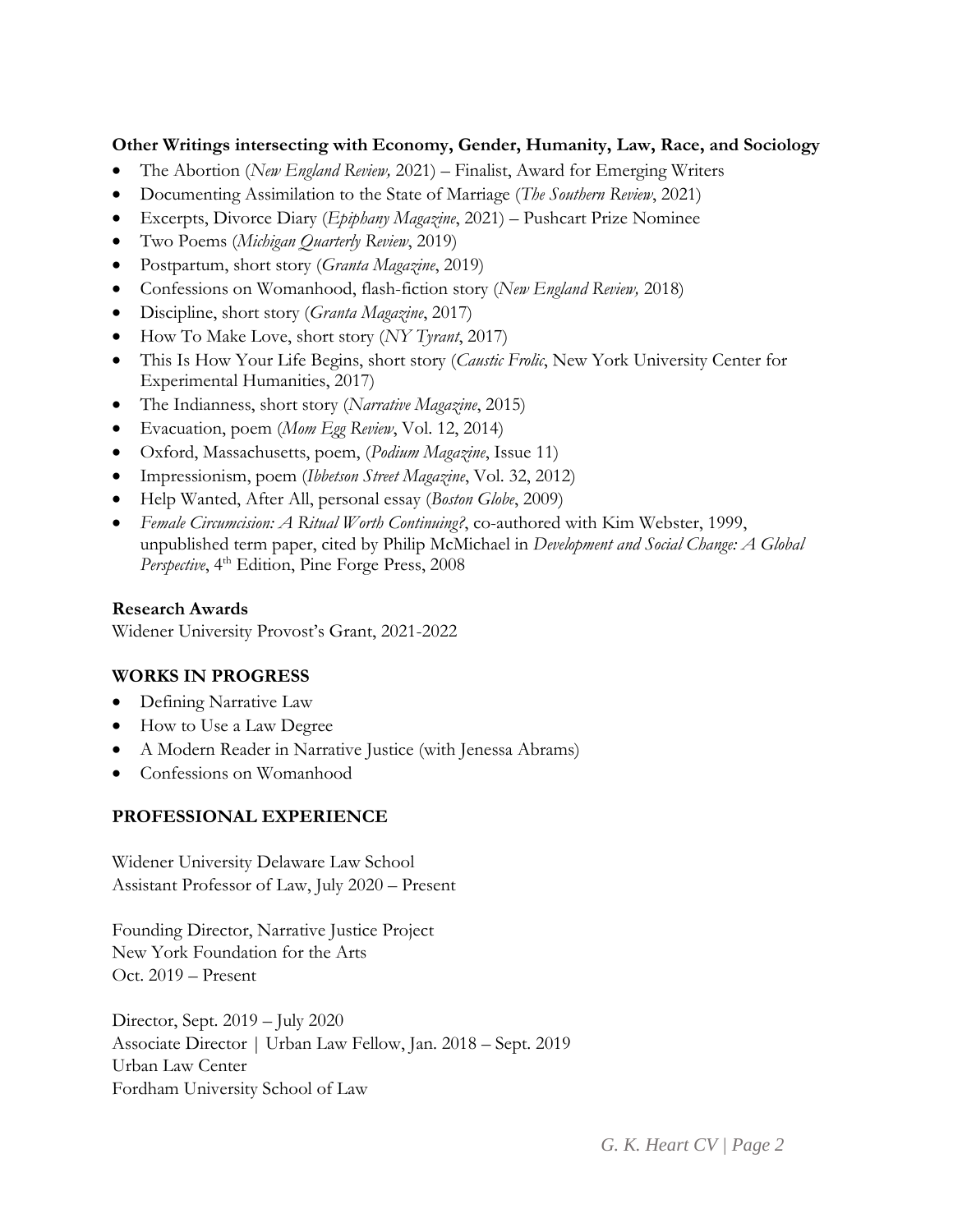Advisory Board Member, People to People International - Delaware Chapter July 2021 – Present

Advisor, Neon Door, an inclusive virtual artist space June 2020 – Present

Advisory Council, Small Orange Poetry Journal May 2019 – Present

Juror, New York City Book Awards  $2018 - 2020$ New York Society Library

Instructor | Artist as Teacher Columbia Artist/Teacher Program Columbia University  $2015 - 2017$ 

Administrative Law Judge New York State Department of Labor  $2010 - 2011$ 

Assistant Attorney General District of Columbia Office of the Attorney General  $2008 - 2010$ 

Assistant Corporation Counsel New York City Law Department, Office of the Corporation Counsel  $2006 - 2008$ 

Legal Fellow | Law Clerk Honorable Justice Jaime A. Rios New York State Supreme Court, Queens County  $2005 - 2006$ 

#### **UNIVERSITY SERVICE**

*Widener University Delaware Law School* Faculty Development Committee, 2020-present Enrollment Management Committee, 2020-present Institute of Delaware Corporate and Business Law, 2020-present

*Fordham University*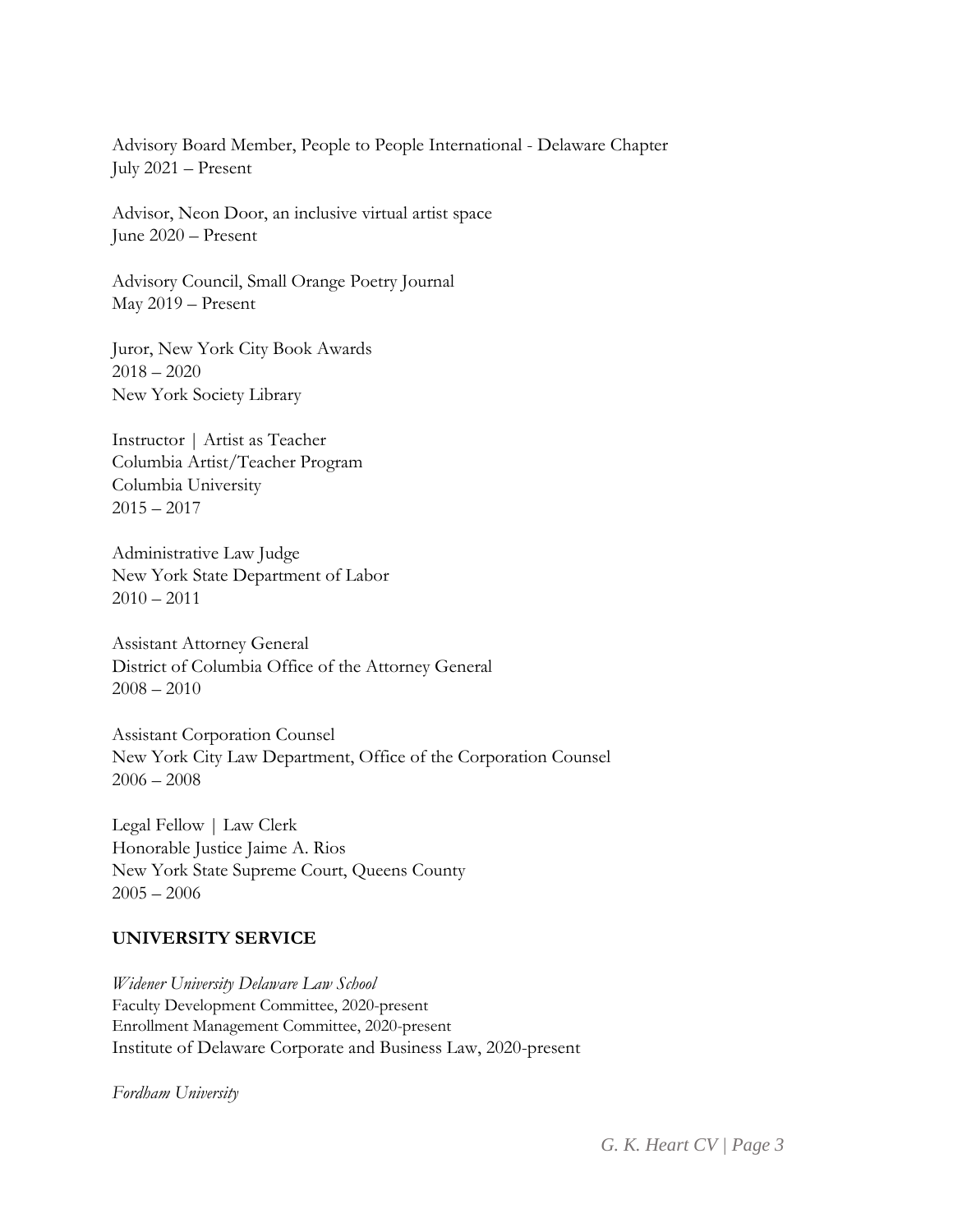Fordham 100 Years of Women Committee, Member Fordham LGBTQ Network of Support

# **CONFERENCE ORGANIZATION, INVITATIONS, AND PARTICIPATION**

Initiative Organizer, The Ethics of Compassion in International Business Law: A CLE Roundtable Discussion, Widener University Delaware Law School, People to People International – Delaware Chapter, & the Narrative Justice Project, Feb. 14, 2022

Moderator and Speaker

Swarthmore College English Department, Creative Writing Program

Invited Guest Lecturer, October 6, 2021

Seventh Annual International and Comparative Urban Law Conference, July 15-16, 2021

Moderator and Presenter

Eighth Annual Applied Legal Storytelling Conference, July 14, 2021

**•** Presentation: Defining Narrative Law

How Organization and Mobilization Shape Law Through Narratives, Law and Society Association

Annual Conference, May 27, 2021

Presentation: Defining Narrative Law

Initiative Organizer, The Ethics of Empathetic Lawyering: A CLE Roundtable Discussion, Widener

University Delaware Law School & Narrative Justice Project, Feb. 2, 2021

Moderator and Speaker

Cooper-Walsh Colloquium: The Impact of Financial Crisis on Urban Environments: Past, Present, and Future*,* Fordham Law School, Online, Oct. 16, 2020

Presentation: Local Governance, Pay Equity, and the Pandemic

Urban Law Day Roundtable Discussion: Law and the New Urban Agenda in the Current Crisis, UN-Habitat and Fordham Law School, Online, Oct. 6, 2020

• Introductory Remarks

Ninth Annual State and Local Government Works-in-Progress Conference, Willamette University College of Law, Online, Sept. 24-25, 2020

Presentation: Defining Narrative Law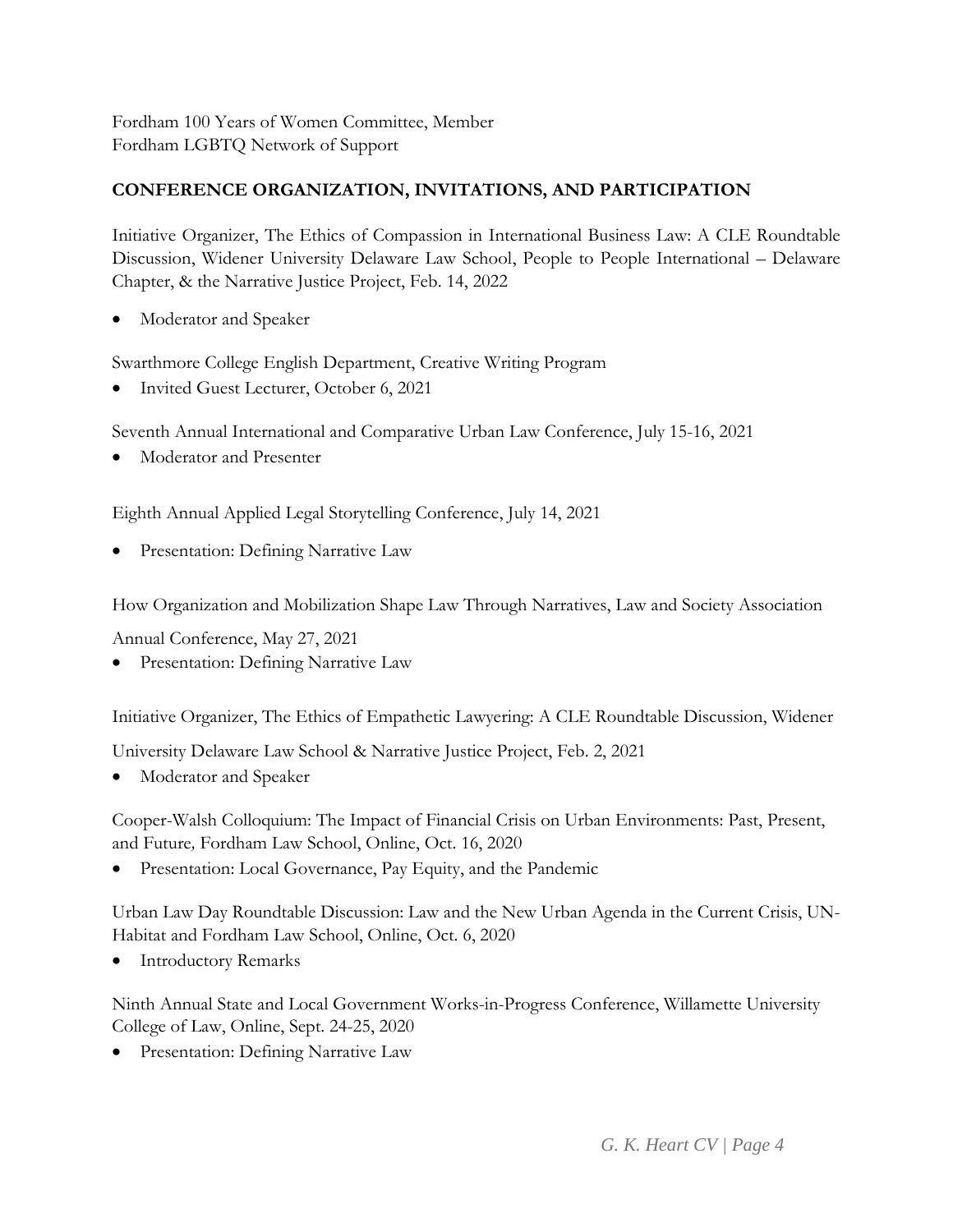Online Urban Law Day 2020, The Post COVID City: Lessons for the Future in Law and Development, UN-Habitat and Institute for Advanced Legal Students, Jul. 10, 2020

 Presentation: Equal Pay as a Human Right, A Closer Look at New York City Human Rights Law After COVID-19

Law and Society Association Annual Meeting, Rule and Resistance, Online, May 30, 2020

Presentation: Fair Salary Negotiation as a Human Right

Initiative Organizer, Women in Urban Law Leadership Initiative; Panel Discussion on Feminist Lawyering in N.Y.C. Criminal Court, Zoom Webinar, Apr. 29, 2020

Welcome Remarks and Moderator

Law, Culture, and Humanities Annual Meeting, Projections: Imagining Legal Futurity, Quinnipiac School of Law, New Haven, Connecticut, Mar. 7 – 8, 2020

Presentation: Cities as Storytellers in the Narrative Justice Movement

Urban Law Journal Symposium, Urban Cities and Accessibility, Fordham Law School, New York, New York, Feb. 14, 2020

Moderator, Panel on Technology and Accessibility

Third Annual Women's Leadership Institute, Fordham Law School, Jan. 31, 2020

• Panel Organizer, Moderator and Speaker, Cultivating On-ramps in the Legal Profession

U.N. Matters: Spotlight on Women and Girls, Fordham University School of Social Service, Nov. 25, 2019

Speaker

Conference Co-Organizer, Cooper-Walsh Colloquium: Urban Intelligence and the Emerging City, Fordham Law School, Oct. 25, 2019

Moderator, The Evolution of Urban Intelligence

Initiative Organizer, Women in Urban Law Leadership Initiative; Panel Discussion on The Ethics of Job Interview Questions, Fordham Law School, Oct. 17, 2019

Welcome Remarks

Visiting Artist/Scholar, American Academy in Rome, Italy, Jul. 15 – 26, 2019

Leader and Presenter, Narrative Justice Workshop

Conference Co-Organizer, Sixth International and Comparative Urban Law Conference, University of New South Wales Law School, Sydney, Australia, Jul. 11 – 12, 2019

Panelist/Presenter, 2019 Annual Meeting on Law and Society, Washington, D.C. May 30 – June 2, 2019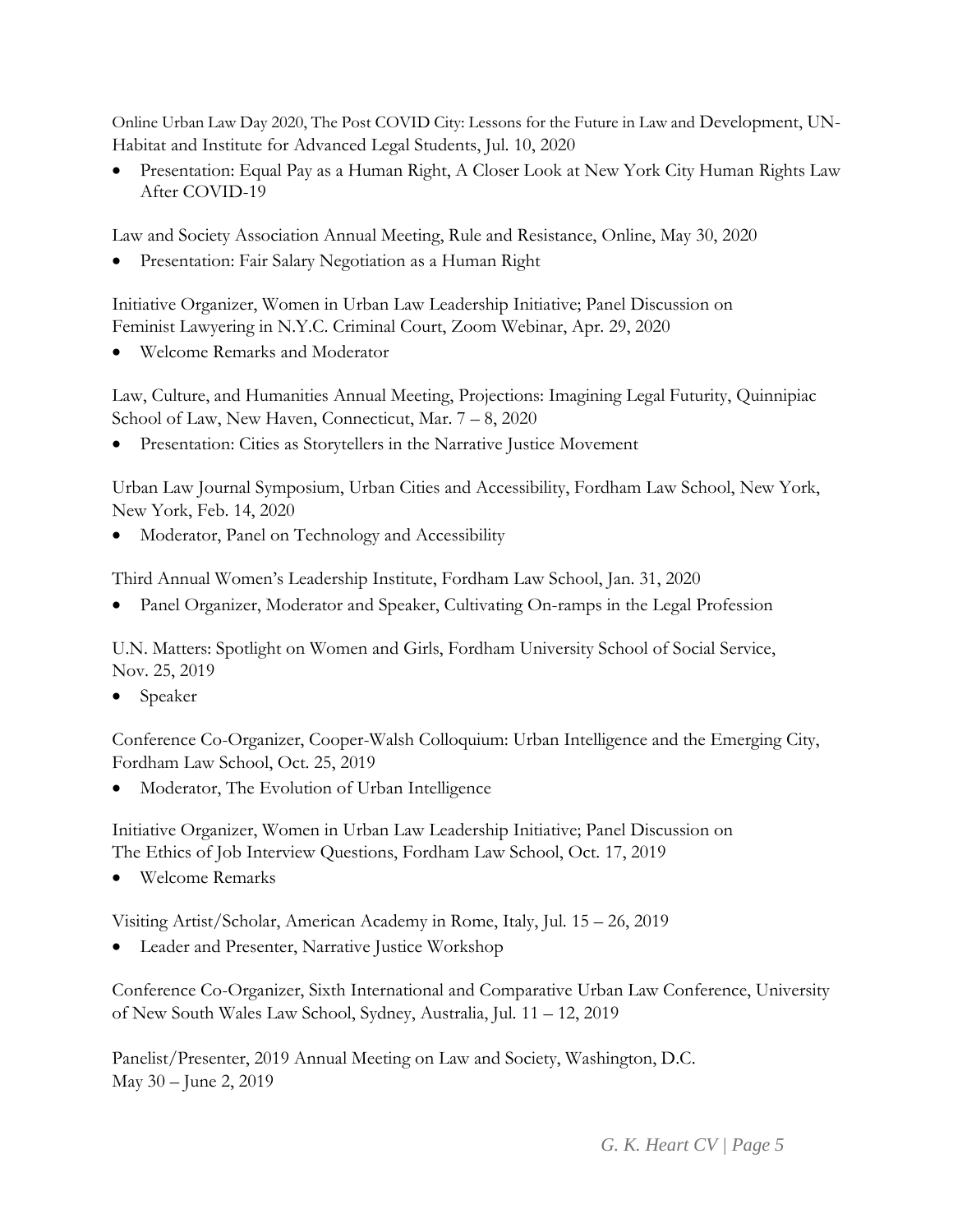Presentation: U.S. Governmental Approaches to the New Urban Agenda's Women Empowerment Priority

Presenter, New York City Book Awards Ceremony, New York, New York, May 1, 2019

• Juror & Presenter

Initiative Organizer, Women in Urban Law Leadership Initiative Launch; Panel Discussion on Gender Equity in Urban Law, Fordham Law School, Apr. 16, 2019

Welcome Remarks

Utopia/Dystopia Project, Tulane University School of Law, New Orleans, Louisiana, Apr. 4 – 5, 2019

Presentation: Regarding Narrative Justice, Womxn

Conference Co-organizer, The Protection of Cultural Heritage and Municipal Law, Fordham Law School, Apr. 5, 2019

Conference Organizer, Urban Law Roundtable on Cities and Climate Adaptation, Cornell Club, New York, New York, Oct. 31, 2018

Welcome Remarks

Moderator, Behind the Book: City Art and the Pursuit of Justice, Fordham Law School Oct. 24, 2018

Conference Organizer, Seventh Annual State and Local Government Law Works in Progress Workshop, Fordham Law School Sept. 24 – 25, 2018

Moderator, Panel on City Administration and Governance Structures

Conference Organizer and Leader, Fifth Annual International and Comparative Urban Law Conference, São Paulo, Brazil Jun. 21 – 22, 2018

 Moderator, Panels: Urban Mobility and Governance – the Brazilian Experience; Global Migration and Cities

Institute for Global Law and Policy Conference, Harvard Law School, Cambridge, Massachusetts

Jun.  $2 - 3$ , 2018

Presentation: Global Cities, Ladders to Break Through Corporate Glass Ceilings

The Columbia-NYU-Fordham International Sustainable Cities Conference, New York, New York, May  $1 - 2$ , 2018

Moderator, Panels: Green Finance and Other Models; Highlight on Market Innovations

Conference Organizer, The City We Need, an Urban Thinkers Campus Conference